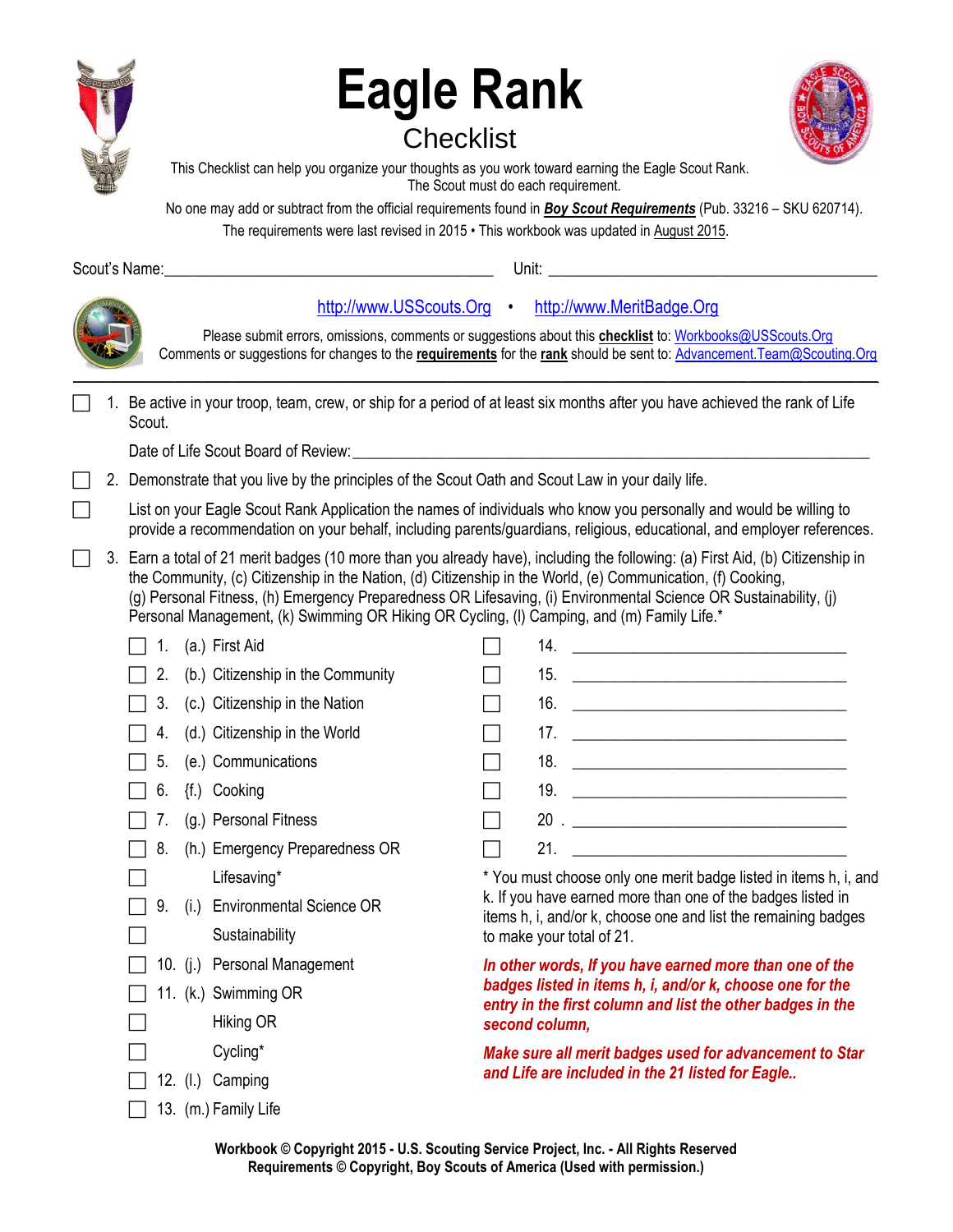4. While a Life Scout, serve actively in your unit for a period of six months in one or more of the following positions of responsibility. List only those positions served after your Life board of review date.

**Boy Scout troop**. Patrol leader, assistant senior patrol leader, senior patrol leader, Venture patrol leader, troop guide, Order of the Arrow troop representative, den chief, scribe, librarian, historian, quartermaster, junior assistant scoutmaster, chaplain aide, instructor, webmaster, or Leave No Trace trainer.

**Varsity Scout team**. Captain, cocaptain, program manager, squad leader, team secretary, Order of the Arrow team representative, librarian, historian, quartermaster, chaplain aide, instructor, den chief, webmaster, or Leave No Trace trainer.

**Venturing crew/ship**. President, vice president, secretary, treasurer, quartermaster, historian, den chief, guide, boatswain, boatswain's mate, yeoman, purser, storekeeper, webmaster, or Leave No Trace trainer.

**Lone Scout**. Leadership responsibility in his school, religious organization, club, or elsewhere in his community.

| <b>Position</b> | From | <b>Duration</b> |
|-----------------|------|-----------------|
|                 |      |                 |
|                 |      |                 |
|                 |      |                 |
|                 |      |                 |
|                 |      |                 |

- 5. While a Life Scout, plan, develop, and give leadership to others in a service project helpful to any religious institution, any school, or your community. (The project must benefit an organization other than Boy Scouting.) The project proposal must be approved by the organization benefiting from the effort, your unit leader and unit committee, and the council or district before you start. You must use the [Eagle Scout Service Project Workbook,](http://www.scouting.org/scoutsource/BoyScouts/AdvancementandAwards/EagleWorkbookProcedures.aspx) BSA publicationNo[. 512-927, i](http://www.scouting.org/filestore/pdf/33088.pdf)n meeting this requirement. (*Editor's note: To learn more about the Eagle Scout service project, see the Guide to [Advancement](http://www.scouting.org/filestore/pdf/33088.pdf), topics 9.0.2.0 through 9.0.2.15.)*
	- 6. Take part in a unit leader conference.
	- 7. Successfully complete an Eagle Scout board of review. In preparation for your board of review, prepare and attach to your Eagle Scout Rank Application a statement of your ambitions and life purpose and a listing of positions held in your religious institution, school, camp, community, or other organizations, during which you demonstrated leadership skills. Include honors and awards received during this service. (This requirement may be met after age 18; see below.)

Note: As of Jan. 1, 2014, the Cooking merit badge is required for the Eagle Scout rank.

- \*For Varsity Scouts working on Boy Scout requirements, replace "troop" with "team" and "Scoutmaster" with "Varsity Scout Coach." For Venturers working on Boy Scout requirements, replace "troop" with "crew" and "Scoutmaster" with "Crew Advisor." For Sea Scouts working on Boy Scout requirements, replace "troop" with "ship" and "Scoutmaster" with "Skipper."
- \* \*\* You must choose only one merit badge listed in items (h), (i), and (k). If you have earned more than one of the badges listed in items (g) and (j) (h), (i), and (k), choose one and list the remaining badges to make your total of 21.
- \*\*\*Assistant patrol leader and bugler are not approved positions of responsibility for the Eagle Scout rank. Likewise, a unit leader–assigned leadership project should not be used in lieu of serving in a position of responsibility.
- \*\*\*\*If a Scout believes he has completed all requirements for Eagle, but is denied a unit signature or a Scoutmaster conference, he may request a board of review under disputed circumstances in accordance with Guide to Advancement, topic 8.0.3.2. If the board of review does not approve the Scout's advancement, the decision may be appealed in accordance with Guide to Advancement, topic 8.0.4.0. . Although rarely granted, if a Scout foresees that, due to no fault or choice of his own, he will be unable to complete the Eagle Scout rank requirements before age 18, he may apply for a limited time extension in accordance with 3 topic 9.0.4.0.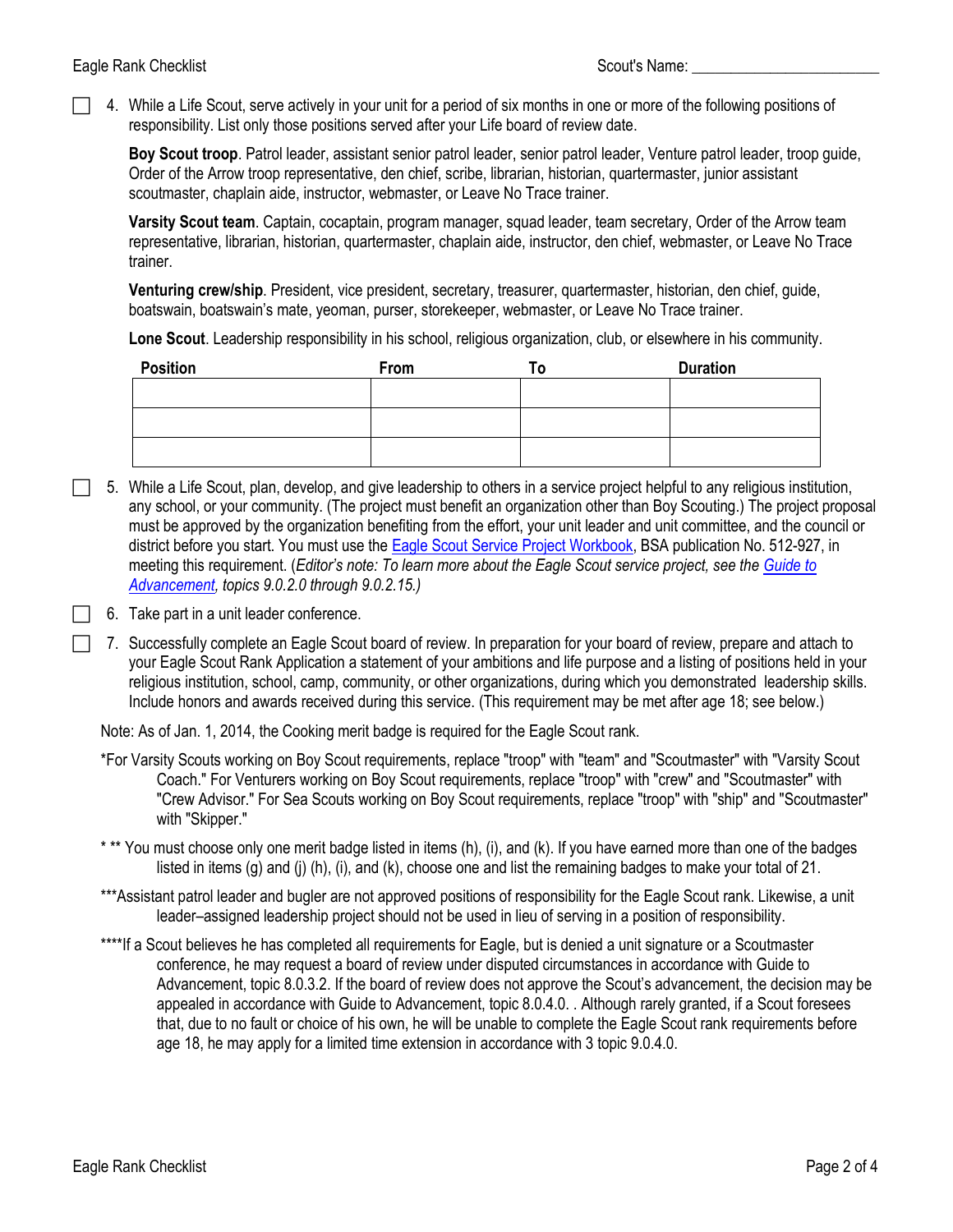## **AGE REQUIREMENT ELIGIBILITY**

Merit badges, badges of rank, and Eagle Palms may be earned by a registered Boy Scout, Varsity Scout, or Venturer. **He may earn these awards until his 18th birthday**. Any Venturer who has achieved the First Class rank as a Boy Scout in a troop or Varsity Scout in a team may continue working up to his 18th birthday toward the Star, Life, and Eagle Scout ranks and Eagle Palms. An Eagle Scout board of review may occur, without special approval, within three months after the 18th birthday. Local councils must preapprove those held three to six months afterward. To initiate approval, the candidate, his parent or guardian, the unit leader, or a unit committee member attaches to the application a statement explaining the delay**. Consult the** *Guide to Advancement* **in the case where a board of review is to be conducted more than six months after a candidate's 18th birthday.**

If you have a permanent physical or mental disability, or a disability expected to last more than two years, or beyond age 18, you may become an Eagle Scout by qualifying for as many required merit badges as you can and qualifying for alternative merit badges for the rest. If you seek to become an Eagle Scout under this procedure, you must submit a special application to your local council service center. Your application must be approved by your council advancement committee **before you can work on alternative merit badges.**

A Scout or Venturer with a disability may work toward rank advancement after he is 18 years of age if he meets the guidelines outlined in the *Guide to Advancement*.

**Requirement resources can be found here:**

[http://www.meritbadge.org/wiki/index.php/Eagle Rank/#Requirement resources](http://www.meritbadge.org/wiki/index.php/Eagle_Rank#Requirement_resources)